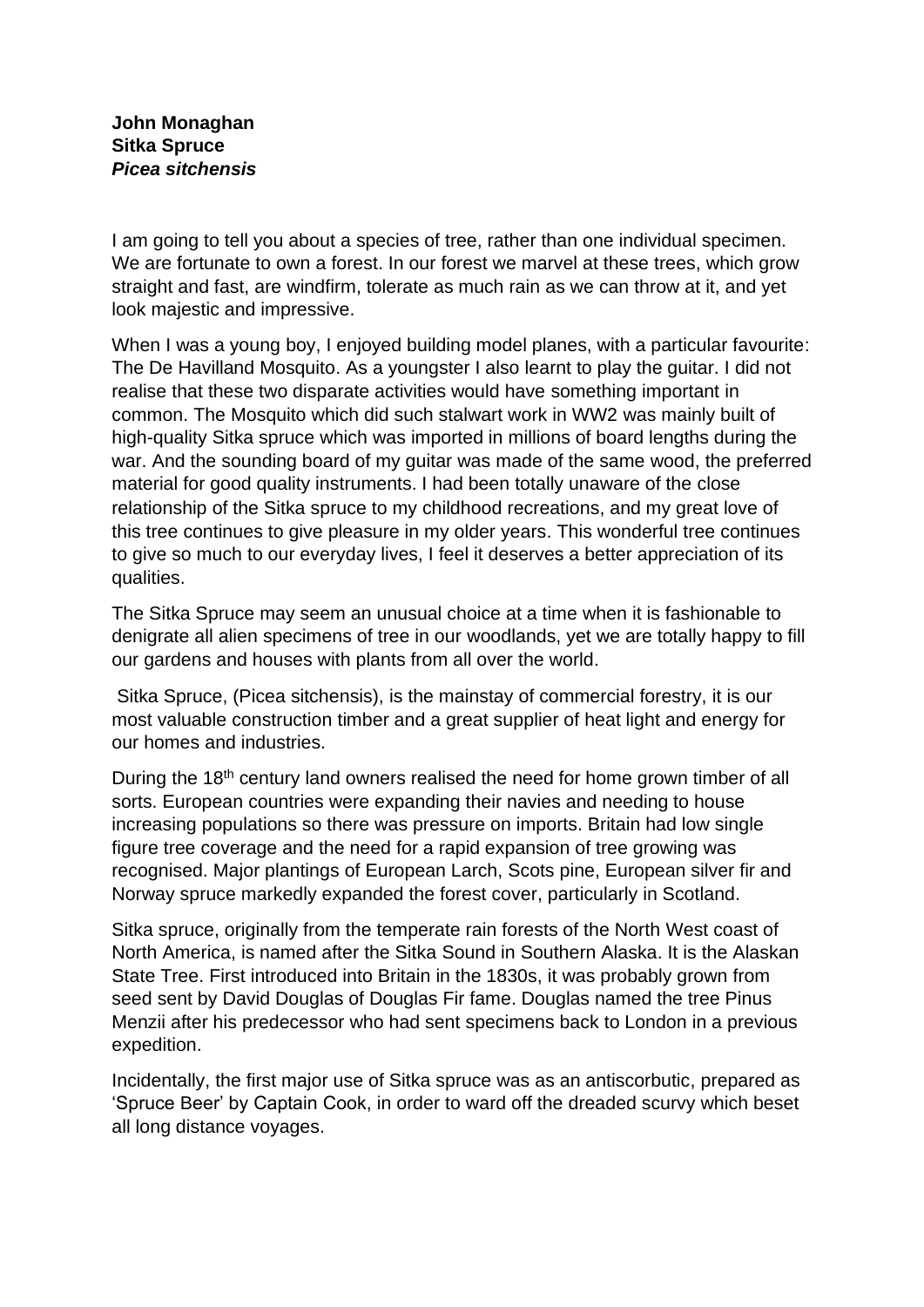Douglas, however, observed that the conditions the Sitka spruce was growing in were very similar to the conditions in Scotland, an observation which would probably not have been made by someone from a more amenable climate. Sadly, Douglas was accidentally killed in Hawaii, after falling into a pit trap for wild cattle. There was a wild beast in the trap!

Douglas' collections of Sitka seed arrived in and around 1830 and were distributed widely to Horticultural societies and Scottish estates that had helped fund the expedition. The first trees grown from these seeds were planted in 1834 and one of the first trees planted is still growing well on the Curraghmore estate, County Cork. It is said to be the second tallest tree in Ireland.

A lot of the antipathy to the Sitka spruce is generated by it being eternally compared to our native ancient woodlands, mainly oak and ash. We must remember that our Sitka plantations are still in the juvenile stage of development. The trees have not reached that stage of maturity which allows some to die, some to be broken and form a deep fertile understorey. Sitka has been used as a vital short-term crop of about forty-five years when it is at its most valuable for milling and making into construction timber. Changes in management of forests using techniques of more selective felling are allowing the development of uneven age coups, (Continuous Cover Forestry), are allowing us to see that the more ancient Sitka forests have just as diverse an eco-structure as our so-called native woodlands. Now that we are applying the same investigative assessments to our conifer forests, we are finding that far from being deserts, they are dynamic lively centres of wildlife of all sorts. As mixed age woodlands they develop a diversity of plant and animal life which is truly remarkable.

Even more interesting is a study carried out in South wales in a Forestry commission Sitka woodland, which has shown that using the standard clear fell, replant and grow to maturity cycle that each stage in the process is characterised by remarkable increases in a wide variety of birds and other wild life.

In our forest we are keeping a large number in our LTRs, (long term retention) groups so that our grandchildren, and their grandchildren, can appreciate this magnificent tree which does so much for us. It will also allow us to see a truly ancient woodland of Sitka develop all the wonderful elements of a temperate rain forest.

In the photograph you can see some of our larger Sitka spruce. If you look very closely at the lower centre, you can see the owner of the forest at the base of one of the trees. She is the same age as the tree which has another four to seven hundred years to live. Trees do get our short lives into perspective.